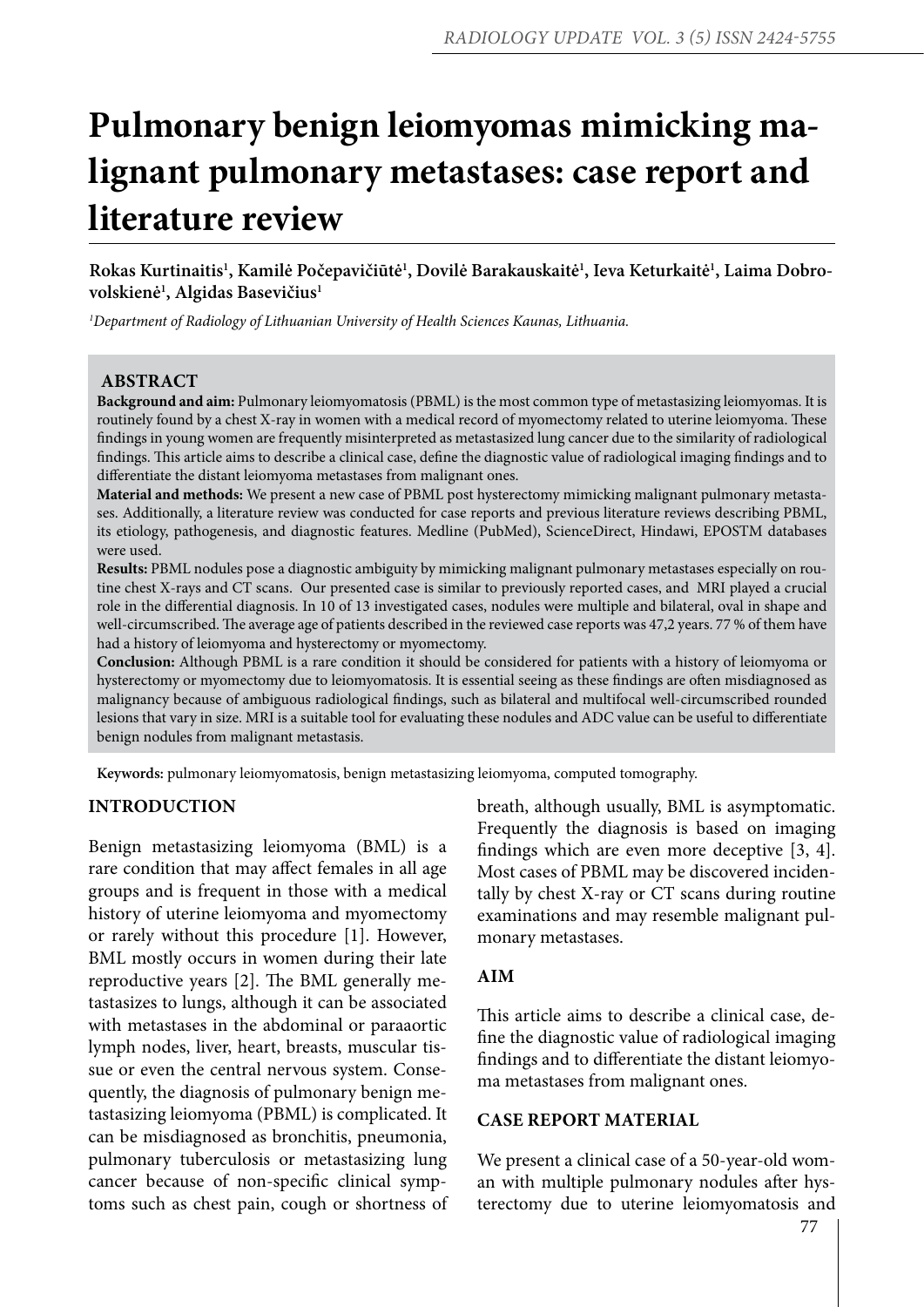selective literature review for case reports and literature reviews describing the pulmonary leiomyomatosis, its etiology, pathogenesis and diagnostic features published in the last five years. Medline (PubMed), ScienceDirect, Hindawi, EPOSTM databases were used to search for publications.

A 50-year-old woman was referred to a pulmonologist for consultation at the Hospital of LUHS (Lithuanian University of Health Sciences) Kaunas Clinics after multiple lung nodules varying in size were observed on a routine chest X-ray. Nodules were differentiated between granuloma and metastatic malignancy (Figure 1). The patient denied any symptoms and laboratory results were normal. According to medical history, seven years ago the patient had undergone a hysterectomy due to uterine leiomyomatosis. Lung CT (using Toshiba Aquilion One multislice CT equipment with and without contrast agent) was performed because of the suspected malignancy. CT showed multiple nodules varying in size, with attenuation values changing from 59HU to 100 HU after the injection of contrast agent (Figure 2). The following week a bronchoscopy and transbronchial biopsy were performed, but according to the pathological report, no malignant changes were observed.

A lung MRI was performed to analyze the enhancement, contrast agent wash-out significance and apparent diffusion coefficient (ADC) value of nodules, and exclude any malignant processes. MRI was performed using 1T Siemens Magnetom Aera in T1\_VIBE, T2\_HASTE, TIRM, DW sequences in the axial and coronal plane. MRI showed well defined, heterogeneous nodules with solid and cystic parts, and higher signal intensities (SI) in T2\_HASTE and TIRM sequences. (Figure 3)

In the post-processing stage, SI in diffusion-weighted images was evaluated using different b values of 50,400 and 800, after this ADC was calculated to estimate restriction in nodules (Figure 4)

In precontrast T1\_VIBE nodules were isointense, in CE T1\_VIBE sequence after 5 min. of contrast agent injection SI was 40-77 and after 15 min it was approximately- 56 and wash-out was not significant (Figure 5 ) Because CE T1\_VIBE delayed scans wash-out was not significant it did not allow to exclude malignant pulmonary metastases, but ADC was high, and features of restriction in nodules indicated benign nodules. The multidisciplinary team decided to perform a typical lung resection of one nodule from the right lower lobe for histological verification. Pathology identified a smooth muscle tumor. Immunohistochemical staining showed smoothmuscle desmin and actin, but was negative for CD117. Estrogen and progesterone receptors were strongly positive. These findings suggested pulmonary leiomyomatosis.

The patient was started on tamoxifen, an aromatase inhibitor, and GnRH analog. Further follow up was suggested using CT/MRI.



Figure 1. LUHS Radiology clinic archive A, B Plain films of 50-year-old women demonstrate 1,0 - 3,5 cm well-defined oval nodules in the right lung upper and lower lobes (white arrows).

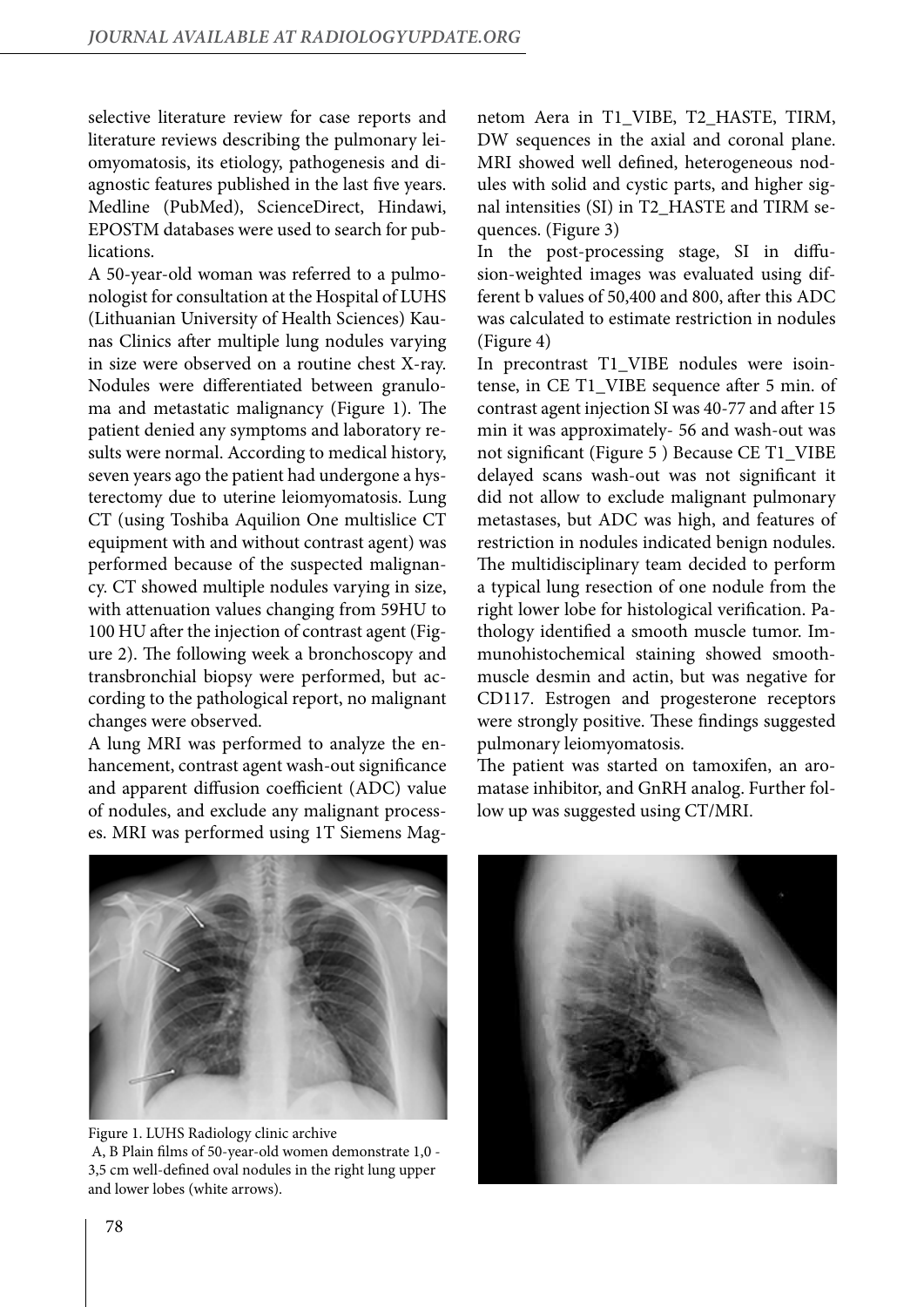

Figure 2. LUHS Radiology clinic archive CT scans of the same 50-year old female with a history of uterine myomectomy. (A, B) native and C after i/v contrast agent administration. Scans demonstrate multiple well defined pulmonary nodules in variable size 2-32 mm in the right lung field, i/v contrast-enhanced from 59 HU







in the native scan (C) to 100 HU in CE scan (B). Figure 3. LUHS Radiology clinic archive MRI scans of the same patient: A, B T2\_HASTE axial images- white arrows show SI in the solid part of nodulus – 373; C- TIRM axial slice – arrow show cystic part of nodulus, SI -245.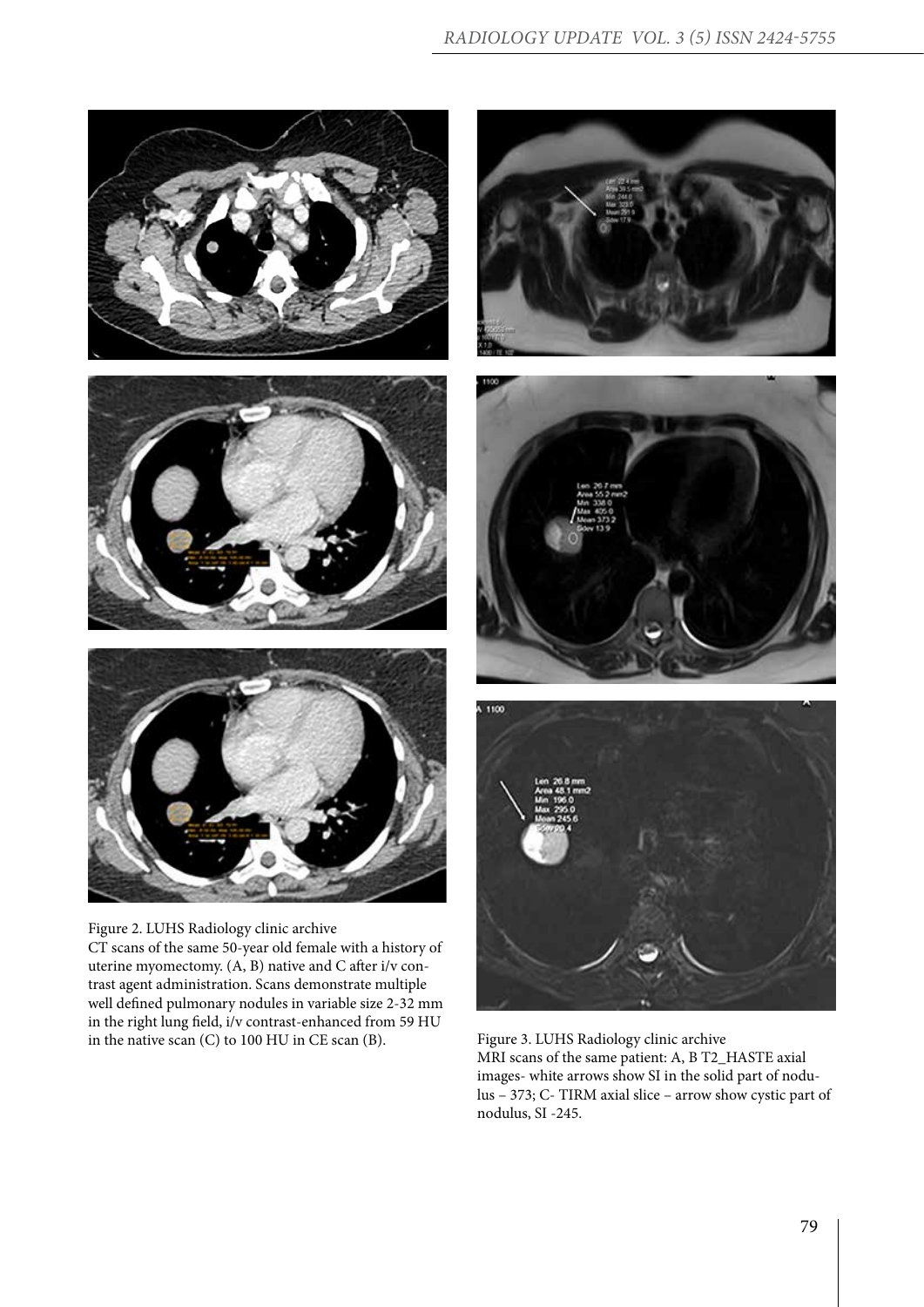



Figure 4. LUHS Radiology clinic archive.

A, B and C demonstrate the patient's MRI scans of DW sequences with different b values they show no restriction in nodulus and D - ADC map with ADC value of solid part of nodulus calculated 1,3 x 10-3.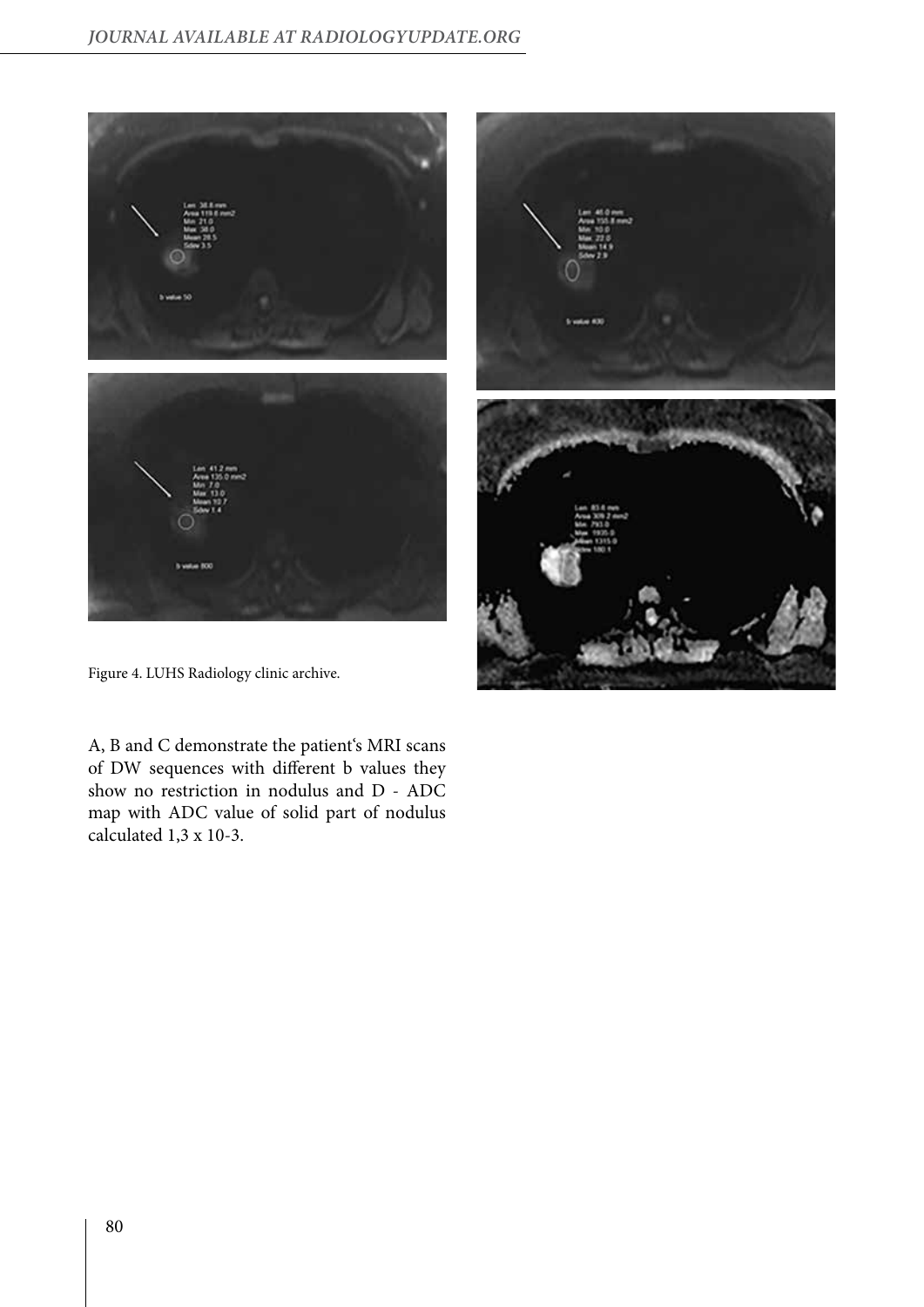

Figure 5. LUHS Radiology clinic view archive A- Fat suppressed T1\_VIBE coronal image before contrast injection: white arrows show nodules with measured SI- 19- 25, B- after 5 min of contrast enhancement (CE) SI was 77 and C after 15 min SI – 56. Heterogeneous nodules with solid and cystic parts.

# **DISCUSSION**

The mechanism of the leiomyomas dissemination is under consideration. It is believed that the smooth muscle cells spread to distant sites after uterine extension into pelvic venous channels. However, in some cases, the uterine leiomyoma is diagnosed after metastases [4,5]. For the most part, patients diagnosed with PBML are in their fifties. The average age of a patient from analyzed case reports was 47,2 years.

The majority of the PBML patients are asymptomatic, although an investigation of 13 case reports showed that 8 of them complained of pulmonary symptoms, such as shortness of breath, cough or chest pain.

The diagnosis of PBML is usually based on findings of multiple nodules in the lungs (rarely a single node) on routine radiological examination such as chest X-ray and CT scan. These nodules can be discovered before hysterectomy or even three months – 20 years afterward. In a report of 13 analyzed case reports of PBML, this interval ranged from 1 month to 20 years with a mean of 9.3 years. 3 out of 13 patients had no history of hysterectomy or myomectomy. Most importantly, PBML nodules pose diagnostic ambiguity mimicking malignant pulmonary metastases especially on routine X-ray (Figure 1) [4].

Both CT and MRI imaging may be useful in finding pulmonary nodules in the setting of PBML (Figure 2; Figure 3). The nodules are usually  $0,2 - 8$  cm but can vary in size from a few millimeters to several centimeters, and the distribution of these nodules is random. It is worth mentioning that nodules can regress in size during pregnancy or after menopause [6]. The radiologic appearance is well-circumscribed round lesions; the majority of them are bilateral which can be misinterpreted incorrectly as malignant pulmonary metastases. Usually, the nodules have a homogenous appearance on a CT scan. Typically these nodules are non-calcified and do not enhance using i/v contrast agent [1]. In 10 out of 13 investigated cases, the nodules were multiple and bilateral. One of these cases was multiple and unilateral. The other two were solitary in one lung. All of the nodules in X-ray and CT scans were without calcifications and were described as round or oval and well-circumscribed.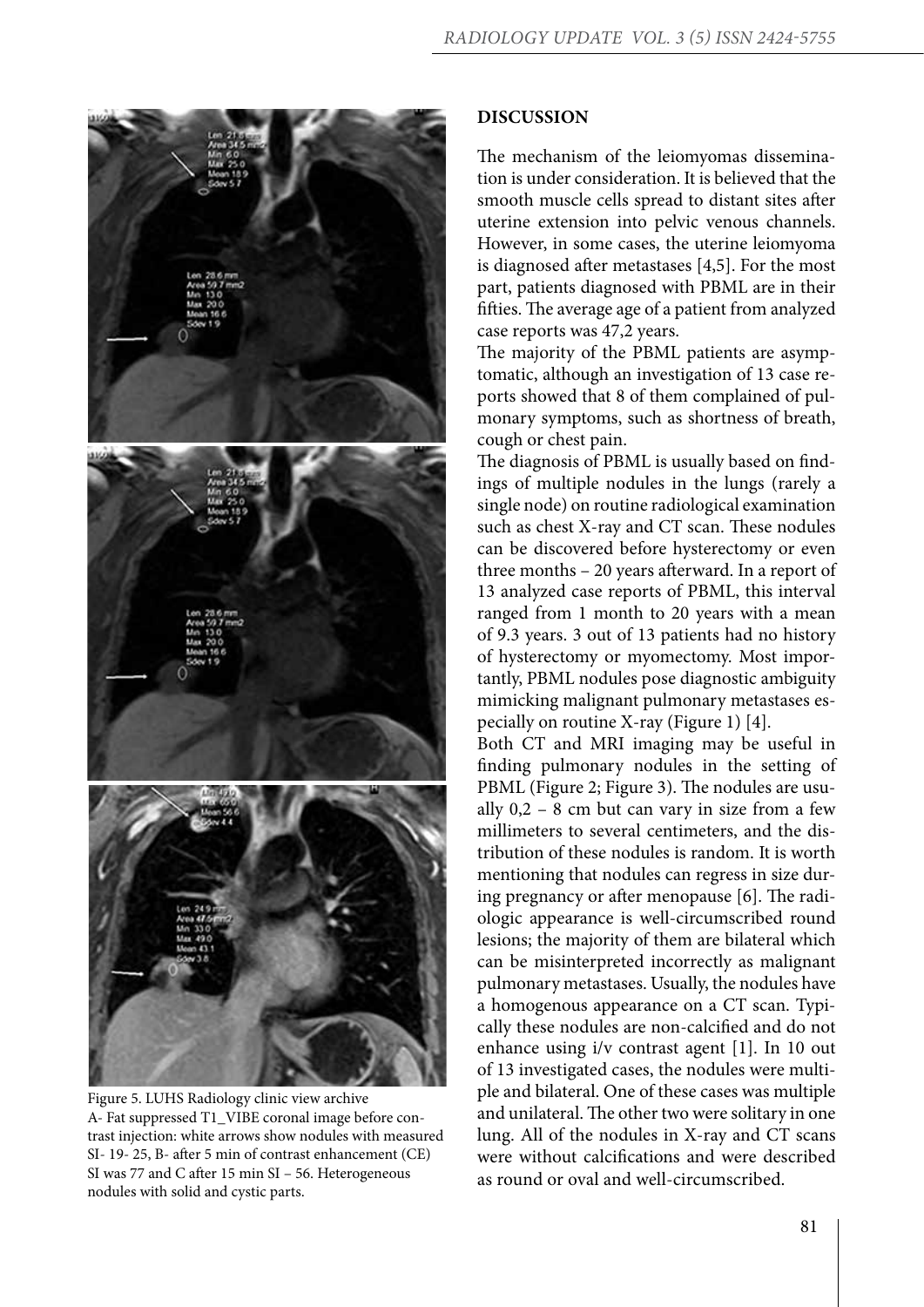In patients with a history of hysterectomy or myomectomy due to leiomyoma, even the ambiguous radiological findings should strongly suggest PBML.

In the setting of inconclusive imaging findings, an imaging-guided biopsy can help to confirm the diagnosis [4]. Pathologically PBML nodules consist of benign smooth cells similar to uterine leiomyoma. Usually, estrogen and progesterone receptors are positive. Pathologists investigated nodules from all 13 cases. Microscopic examinations revealed a proliferation of the differentiated spindle cells without nuclear atypia, anaplasia, necrosis, and neovascularization. The mitotic index was low. Inflammation was not observed. Estrogen and progesterone receptors from all samples were positive. All of these criteria can help to show the benign process and origin from the uterus and can be useful in differentiation from malignant processes.

Our presented case is similar to previously reported cases. Most of the PBML cases were related to previous myomectomy or hysterectomy (77 %). Indeed, a previous diagnosis of uterine leiomyoma may help to point the diagnosis.

The method of choice for the differentiation and diagnosis of these nodules remains a chest CT scan. However, taking into account the fact that this disease affects young women in their reproductive years, the onset of a new era in lung MRI and sensitivity of proton sequences for nodules provides with the opportunity to use MRI as an alternative imaging method.

Macroscopically all of the nodules were ovoidshape and well-circumscribed. Because of that, differentiation with malignant pulmonary metastases was necessary. Diagnoses were confirmed by histological examination. Pulmonary leiomyomas are slow growing nodules. Their histological pattern is identical to the tissue of uterine leiomyoma. During microscopic examination spindle cells appear proliferated, benign, well-differentiated with a moderate degree of vascularization, insignificant nuclear atypia, mitotic activity, anaplasia, necrosis, vascular invasion. Because the progression of this disease is closely related to sex hormone levels, it is important to find positive estrogen and progesterone receptors during an immunological examination of nodules tissue. It reveals the uterine origin [3].

Actin, desmin, vimentin are immunohistochemical markers that confirm mesenchymal derivation with smooth muscle differentiation of these tumors [7].

One of the analyzed cases was misdiagnosed as pulmonary tuberculosis because of no history of smoking, no family history of cancer and tuberculoma resembling radiological findings. Accordingly, careful collection of patient history is the primary method to suspect the right diagnosis and avoid unnecessary antibiotics.

Differential diagnosis is complicated because other types of spindle cell neoplasm such as malignant melanoma, sarcoma, nerve sheath tumor should be excluded. Immunostains to demonstrate smooth muscle is helpful [2].

Additionally, entrapped alveolar or bronchiolar epithelium can be found in the metastatic foci which can sometimes complicate diagnosis for pathologists. Cavitation and miliary pattern have been reported as well [8, 9].

Furthermore, positive estrogen and progesterone receptors aid in understanding other essential aspects of patient medical history. The doctor should pay attention and consider PBML diagnosis if a patient is in the premenopausal age group, obese or uses estrogens [10].

Although PBML is hormone-sensitive and has a good prognosis is uncommon for this disease to be related to serious complications, such as cor pulmonale, respiratory failure, or even fatal outcomes [7]. The progression of PBML differs and appears to rely on the status of estrogen in the patient. The course of the disease is slow, and patient mortality is not related to the disease in postmenopausal women, while the progress in premenopausal women may lead to death [4].

# **CONCLUSION**

Although PBML is a rare condition, it should be considered for the patients with a history of leiomyoma or hysterectomy or myomectomy due to leiomyomatosis. It is essential seeing as these findings are often misdiagnosed as malignancy because of ambiguous radiological findings, such as bilateral and multifocal well-circumscribed rounded lesions that vary in size. MRI is a suitable tool for evaluating these nodules and ADC value can be useful to differentiate benign nodules from malignant metastasis.